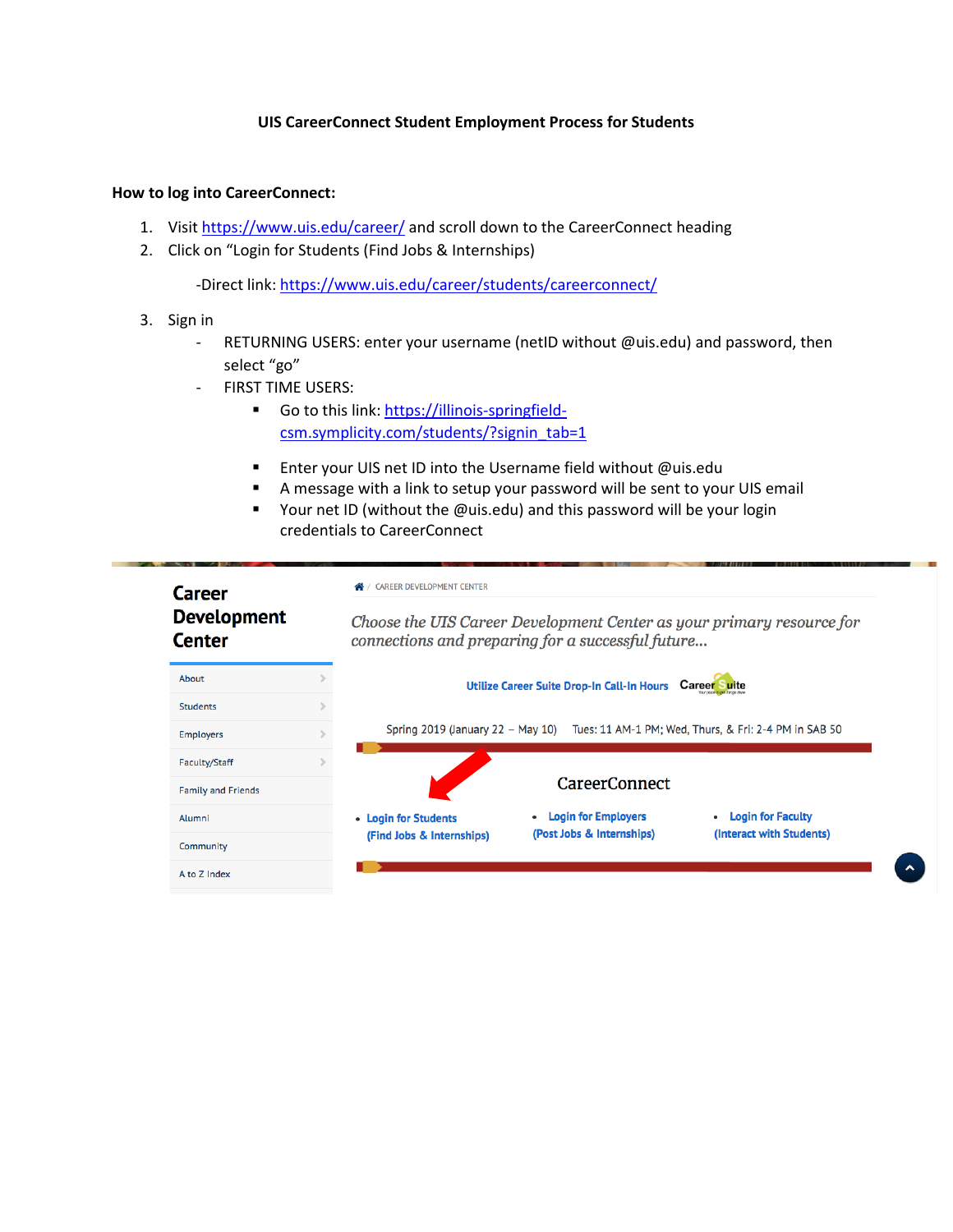

## **How to find Student Employment positions in UIS CareerConect:**

- 1. On the home page in CareerConnect locate the side bar on the right side labeled Shortcuts
- 2. Click on either "UIS Student Employment Undergraduate, On-Campus Opportunities" or "UIS Student Employment – Grad Hourly", depending on your student status
- 3. You may browse the positions posted and further filter your search using the option bar underneath the two search bars

| <b>SIS</b>                                                                                                                                                                                                                       | $\mathbb{Q}$                                                                                                                                                                                        |                                                                                                                                                                                                                                                                                  |
|----------------------------------------------------------------------------------------------------------------------------------------------------------------------------------------------------------------------------------|-----------------------------------------------------------------------------------------------------------------------------------------------------------------------------------------------------|----------------------------------------------------------------------------------------------------------------------------------------------------------------------------------------------------------------------------------------------------------------------------------|
| ∩ Home<br>+ Jobs & Internships<br>$\Omega$ Profile<br><b>B</b> Documents<br><b>□</b> Events<br>p Interviews<br><b>圆</b> employers/contacts<br>Surveys & Requests<br>Ō<br>Resources<br>□ Counseling &<br>Calendar<br>@ My Account | Find a career you'll love!<br>Tell us your career interests and we'll show jobs, events and campus<br>interviews personalized just for you.<br>This will take only 2 minutes.<br><b>Get Started</b> | Shortcuts<br>On Campus Interviews (I Qualify For)<br>Jobs I Qualify For<br>UIS Student Employment - Undergraduate,<br>On-Campus Opportunities<br>UIS Student Employment - Grad Hourly<br>Schedule an Appointment with MY Career<br>Counselor<br>Career Explorer<br>Career Finder |
|                                                                                                                                                                                                                                  | $\mathbb{Z}$<br>What's New<br>There are currently no announcements or notifications to display.                                                                                                     | Online Toolbox<br><b>CFocus</b> <sup>2</sup><br><b>OPTIMALRESUME.COM</b> Login                                                                                                                                                                                                   |
|                                                                                                                                                                                                                                  |                                                                                                                                                                                                     | <b>ORTIMALRESLIME COM</b>                                                                                                                                                                                                                                                        |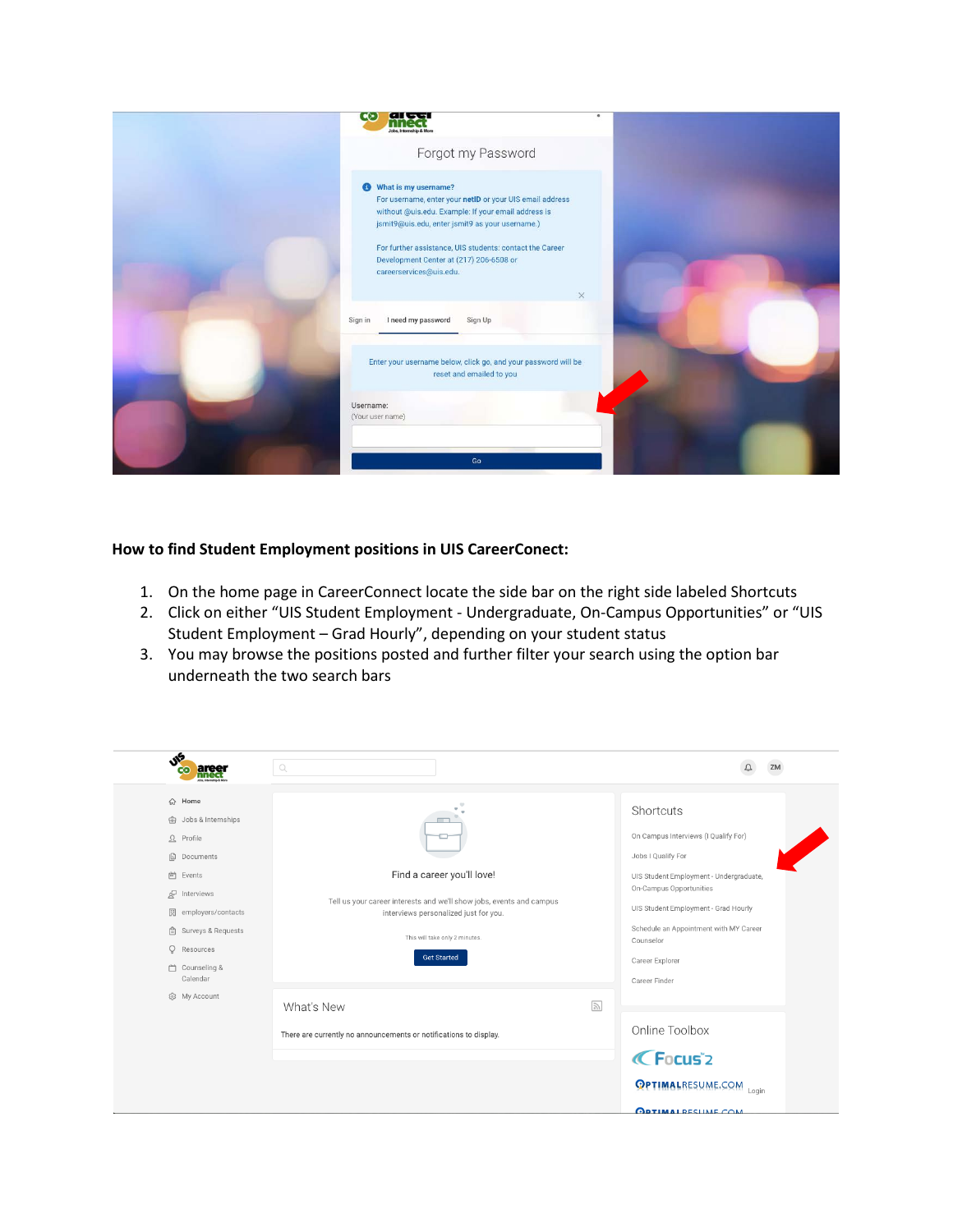| ۰۴.                                    | $\mathbb{Q}$                                                                                                                                                                     |                                            |
|----------------------------------------|----------------------------------------------------------------------------------------------------------------------------------------------------------------------------------|--------------------------------------------|
| <b>命</b> Home<br>命 Jobs & Internships  | Job Postings & Internships                                                                                                                                                       |                                            |
| $\Omega$ Profile<br>ß<br>Documents     | <b>6</b> Do you have questions about on-campus Student Employment at UIS? Visit the Student Employment website.                                                                  | $\times$                                   |
| in Events<br>g <sub>2</sub> Interviews | Favorites<br>My Applications<br><b>Expired Jobs</b><br>Search                                                                                                                    |                                            |
| 開 employers/contacts                   | Keywords<br>Location                                                                                                                                                             | 25mi<br>Search                             |
| ( Surveys & Requests<br>O<br>Resources | All Jobs & Interviews $\sim$<br>Position Type (1) $\vee$<br>Job Function $\sim$<br>Industry $\sim$<br>More Filters $\vee$                                                        | Job Alerts (0)                             |
| m<br>Counseling &<br>Calendar          | UIS Student Employment - Undergraduate Level X<br>Clear All                                                                                                                      | + Create Job Alert                         |
| @ My Account                           | 1 - 20 of 21 results                                                                                                                                                             | $I =$ Date Posted $\sim$<br>Show 20 $\sim$ |
|                                        | Brookens Library User Services Student Assistant (Su19)<br>$\sum_{\text{SINC} \in \mathcal{L}}$                                                                                  | 5d                                         |
|                                        | University of Illinois Springfield- Springfield, Illinois United States<br>UIS Student Employment - Undergraduate Level ,UIS Student Employment - Graduate Level ,UIS Work Study | ☆<br>LJI                                   |
|                                        | Student Lead Position at the Student Union<br>$H$ ealth                                                                                                                          | 8d                                         |

# **How to upload your resume in to UIS CareerConnect:**

- 1. On the home page in CarreerConnect locate the side bar on the left side
- 2. Click on "Documents"
	- From the drop down options, click on "My Documents"
- 3. Click on the blue "Add New" button
- 4. Label the document, select the document type, and select the file you wish to upload
- 5. Click on the blue "Submit" button
- 6. Once your resume is approved, it will be located in the "My Documents" tab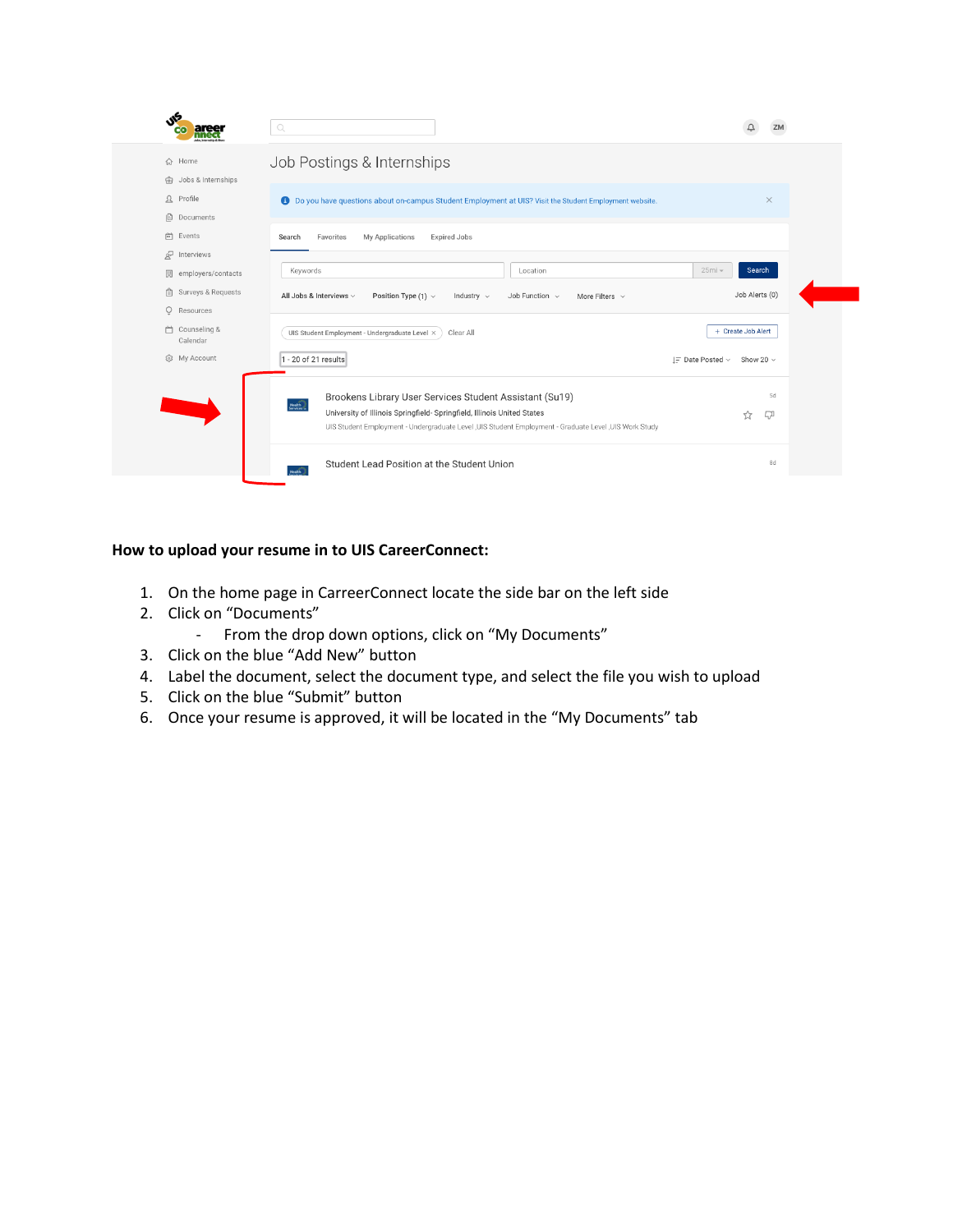

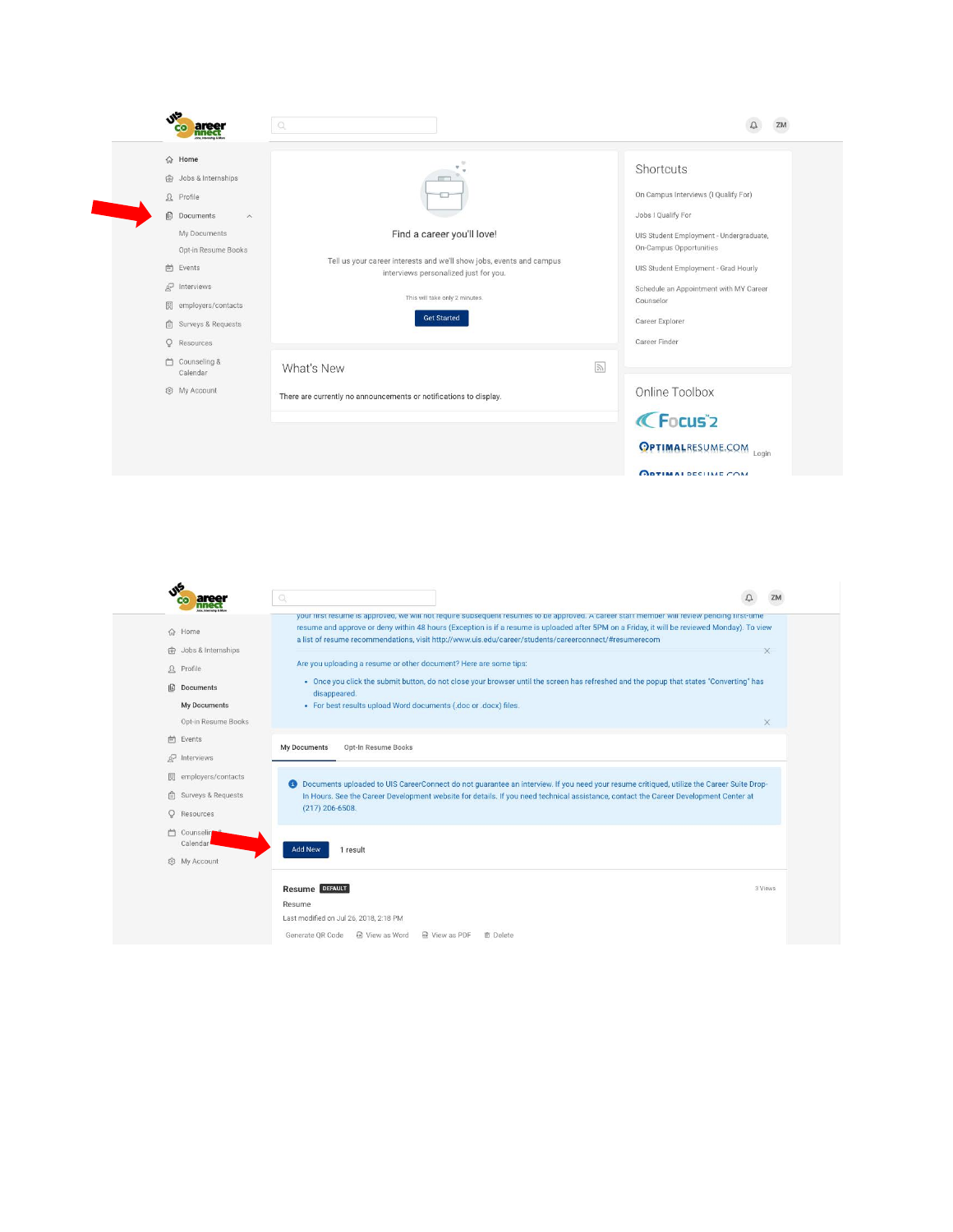| JF<br>are<br>ൈ<br>nnea                              | $\mathbb{Q}$                                                                   | ΖM |
|-----------------------------------------------------|--------------------------------------------------------------------------------|----|
| 命 Home                                              | * indicates a required field                                                   |    |
| <b>合 Jobs &amp; Internships</b><br><u>凡</u> Profile | <b>Student Document</b>                                                        |    |
| <b>Documents</b>                                    | Label*                                                                         |    |
| My Documents                                        |                                                                                |    |
| Opt-in Resume Books                                 | Document Type                                                                  |    |
| $\mathbb{R}^7$ Interviews                           | <b>O</b> Resume<br>○ Cover Letter                                              |    |
| 開 employers/contacts                                | ◯ Unofficial Transcript<br>◯ Writing Sample                                    |    |
| <b>■</b> Surveys & Requests                         | ◯ Student Employment Application                                               |    |
| $Q$ Resources                                       | O Other Documents                                                              |    |
| Counseling &<br>Calendar                            | Maximum file size: 1500kb                                                      |    |
| @ My Account                                        | File *<br>Please select your document to upload.<br>Choose File No file chosen |    |
|                                                     | Submit<br>Cancel                                                               |    |

## **How to apply for a Student Employment position in UIS CareerConnect:**

- 1. In order to apply for a position, you must first have an approved resume in UIS CareerConnect (See 'How to upload your resume in to UIS CareerConnect')
- 2. Click on the job title of the position you are interested in (see 'How to find Student Employment in UIS CarrerConnect')
- 3. Click on the white "Apply" button located in the top right corner - An information box will appear
- 4. Select which resume you wish to apply for the position with using the drop down menu or click the "Add New" button to add a new resume
- 5. When you have your resume selected, click the blue "Submit" button to submit your application for the position